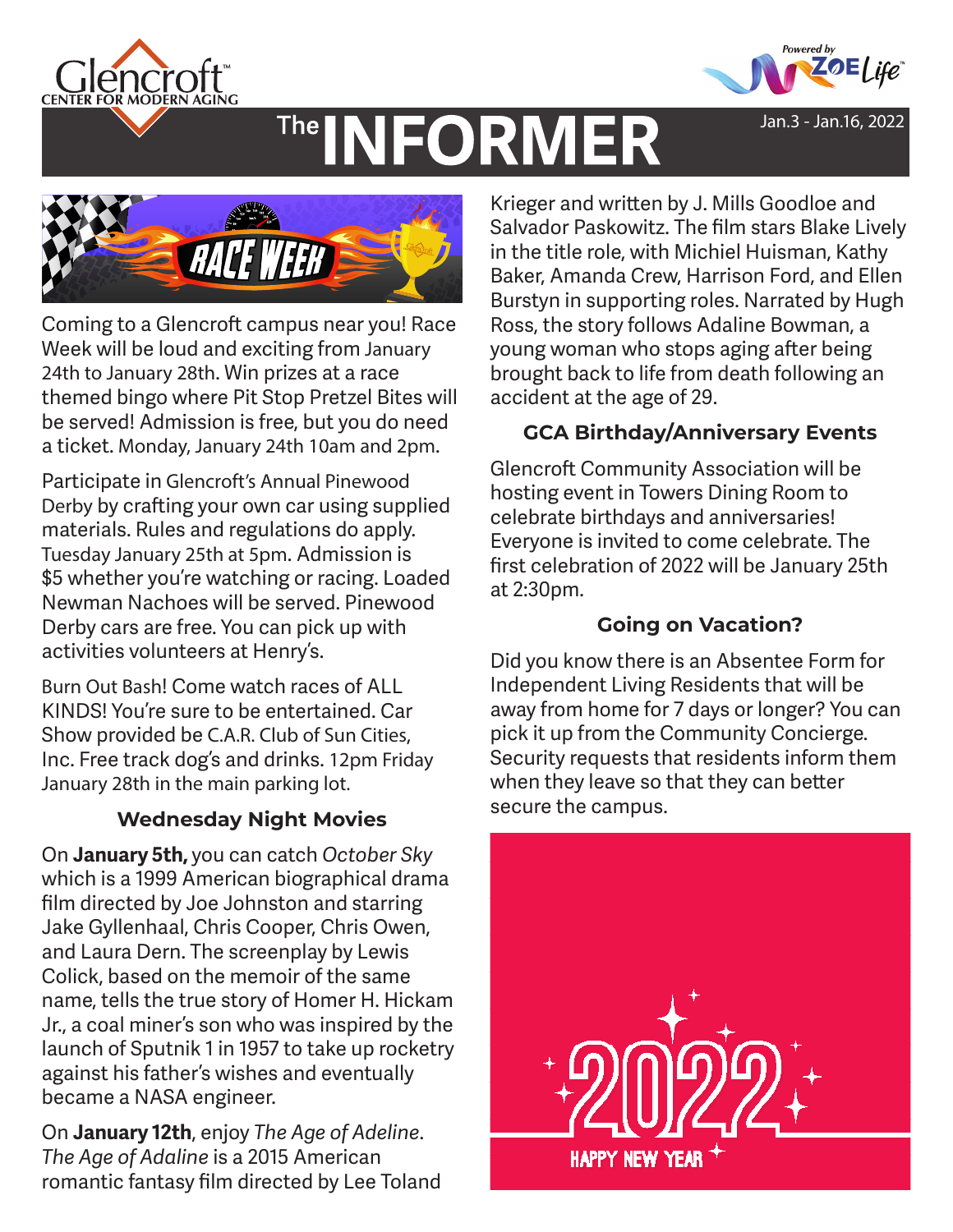

# January 3 - January 16

| Lee Gausemel          | 3 | <b>Mildred Thom</b>    | 9                 |
|-----------------------|---|------------------------|-------------------|
| Evelyn Lynn           | 5 | Janice Viar            | 10                |
| Arleen Turner         | 6 | Judy Holbein           | 12                |
| <b>Kathleen Mills</b> |   | <b>Claire Law</b>      | $12 \overline{ }$ |
| John Eaton            |   | Linda Bociung          | 13                |
| Dorothy Pfannes       |   | Mary Jane Cannon14     |                   |
| <b>June Wahlers</b>   |   | Connie Arroyo          | 14                |
| <b>Ellen Cook</b>     | 8 | <b>Jerry Sherrill</b>  | 14                |
| <b>Nancy Garrard</b>  | 8 | <b>Patricia Graves</b> | 15                |
| Millie Haggard        | 8 | Georgia Lindsey        | 15                |
| Charlotte Garsha      | 9 |                        |                   |

## **Tax Donations**

Donations to Glencroft 's Friendship Foundation count as charitable contributions and may be deducted on your federal return if you itemize your deductions. If you have questions please contact Kaye Baker at 623.847.3199. Checks can be made out to Friendship Foundation Inc. and sent to Friendship Foundation Inc. 8611 North 67th Avenue, Glendale, AZ 85302.

## **Week at a Glance Menu**

The Week at a Glance (WAG) Menu is for use on campus restaurants. Menu items can be viewed on channel 2, the bulletin boards, our app, or at glencroftliving.com

## **Friends of Bill W**

Are you a friend of Bill W? Would you like to meet up with other friends? The group **Friends of Bill W** meets **every 1st and 3rd Tuesday at 3 pm** at Henrys indoor patio. If you have questions, please contact Hal Valora at 623.849.6498. People are warmly invited to attend.

## **Used Ink Jet Cartridges Wanted**

Please turn in your used ink jet cartridges at the Marketplace and we will receive credit for purchasing paper for the computers in the library and also for the GCA.

## **Needle Crafters**

If you enjoy crocheting, knitting, cross stitch, or embroidery, the Needle Crafters will be meeting every Friday at 1pm in the Crossings Lounge. Bring your project to work on and spend time with this friendly group.

## **Catholic Service on Campus**

Gather with other Catholics to watch mass on TV in the Towers South 2nd floor lobby every Sunday, from 9-10AM. Communion will be given on the 1st and 3rd Sundays by *Our Lady of Perpetual Help Catholic Church.*

## **GCA Meetings**

On Tuesday, January 4th at 3:30pm there will be a Glencroft Community Association (GCA) meeting in the Auditorium. Please plan to attend as it is necessary to have at least 55 residents there in order to have a quorum, the minimum number of residents who must be present at a meeting before any business can be transacted.

## **Friday Night Event**

Join us in the Auditorium January 7th to be entertained by the talents of TA Burrows! He's a skilled performer that has visited our campus many times before. If you have not seen his performance yet, now is the time!

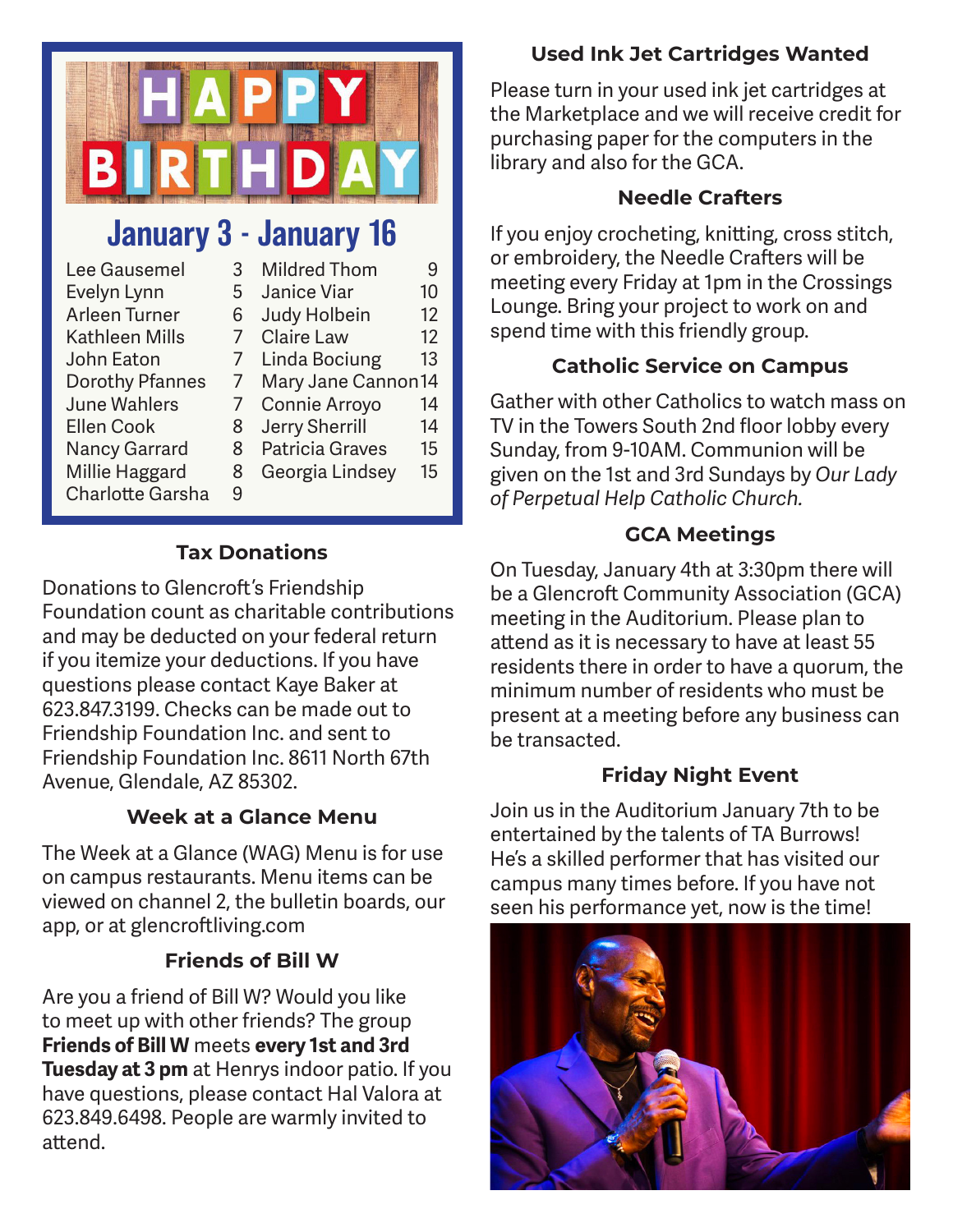*PLEASE NOTE THAT ALL ITEMS ARE SUBJECT TO CHANGE. Information, news and updates are available on GTV Channels 2 and 4.*



am-8pm Swimming Pool: IP am Zoe Fitness: GTV4 am Women's Water Exercise: IP am-3pm Performance Center pm Arthritic Women's Water Exercise: IP pm Scrabble: CL 1:15pm Bunco: HP pm ZoeFlow: GTV4 pm Women's Water Exercise: IP pm Dominoes: T2SL

am-8pm Swimming Pool: IP am Yoga: GTV4 am Women's Water Exercise: IP am-3pm Performance Center am-12pm SIP/PIP Swimming: IP Jan.11: 10-11am Alterations: H pm Hand & Foot: HP pm Bridge: CL Jan.4: 3:30 PM GCA Meeting: **AUD** pm Fit & Fab Exercise: GTV4 pm Dominoes: CL

## **MONDAY TUESDAY WEDNESDAY**

am-8pm Swimming Pool: IP am Just Dance: GTV4 am Women's Water Exercise: IP am-3pm Performance Center 9-11am Ceramics: CR pm Arthritic Women's Water Exercise: IP pm Five Crowns: HP pm Zoe Fitness: GTV4 Jan.5: 6pm Movie - *October Sky*: AUD Jan.12: 6pm Movie - *The Age of Adeline*: AUD

# **THURSDAY FRIDAY**

am-8pm Swimming Pool: IP am ZoeFlow: GTV4 am Women's Water Exercise: IP am-3pm Performance Center pm Mat Makers: CL pm Yoga: GTV4 pm Women's Water Exercise: IP pm Dominoes: CL

am-8pm Swimming Pool: IP am Fit & Fab Exercise: GTV4 am Women's Water Exercise: IP am-3pm Performance Center 8:30-10:30am Wood Carvers: CR am Evan Oswald's Writing Group: CL pm Arthritic Women's Water Exercise: IP pm Ascent Audiology: WC pm Hand and Foot: HP pm Just Dance: GTV4 Jan.7: 6 pm TA Burrows: AUD

## **SATURDAY**

am-8pm Swimming Pool: IP am Zoe Fitness: GTV4 8-10am Wii Bowling: CL am-12pm Ping Pong: MC am-12pm Performance Center pm Mah-Jongg: HP pm ZoeFlow: GTV4 pm CoF Worship Service: GTV4

## **SUNDAY**

am-8pm Swimming Pool: IP am Fit & Fab Exercise: GTV4 am Catholic Service: T2SL am Community of Faith Worship Service: AUD & GTV4 pm Just Dance: GTV4 pm CoF Worship Service: GTV4